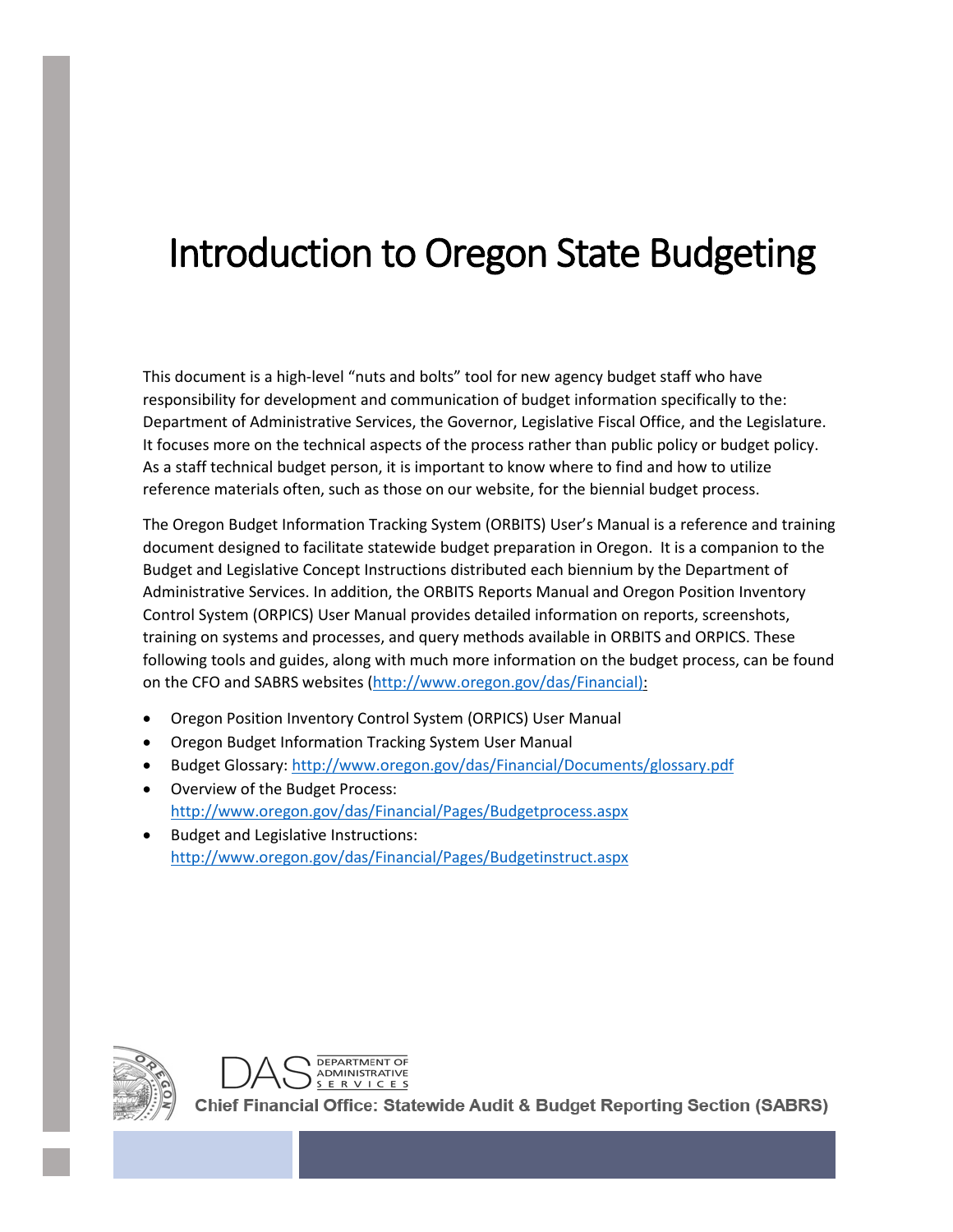# Table of Contents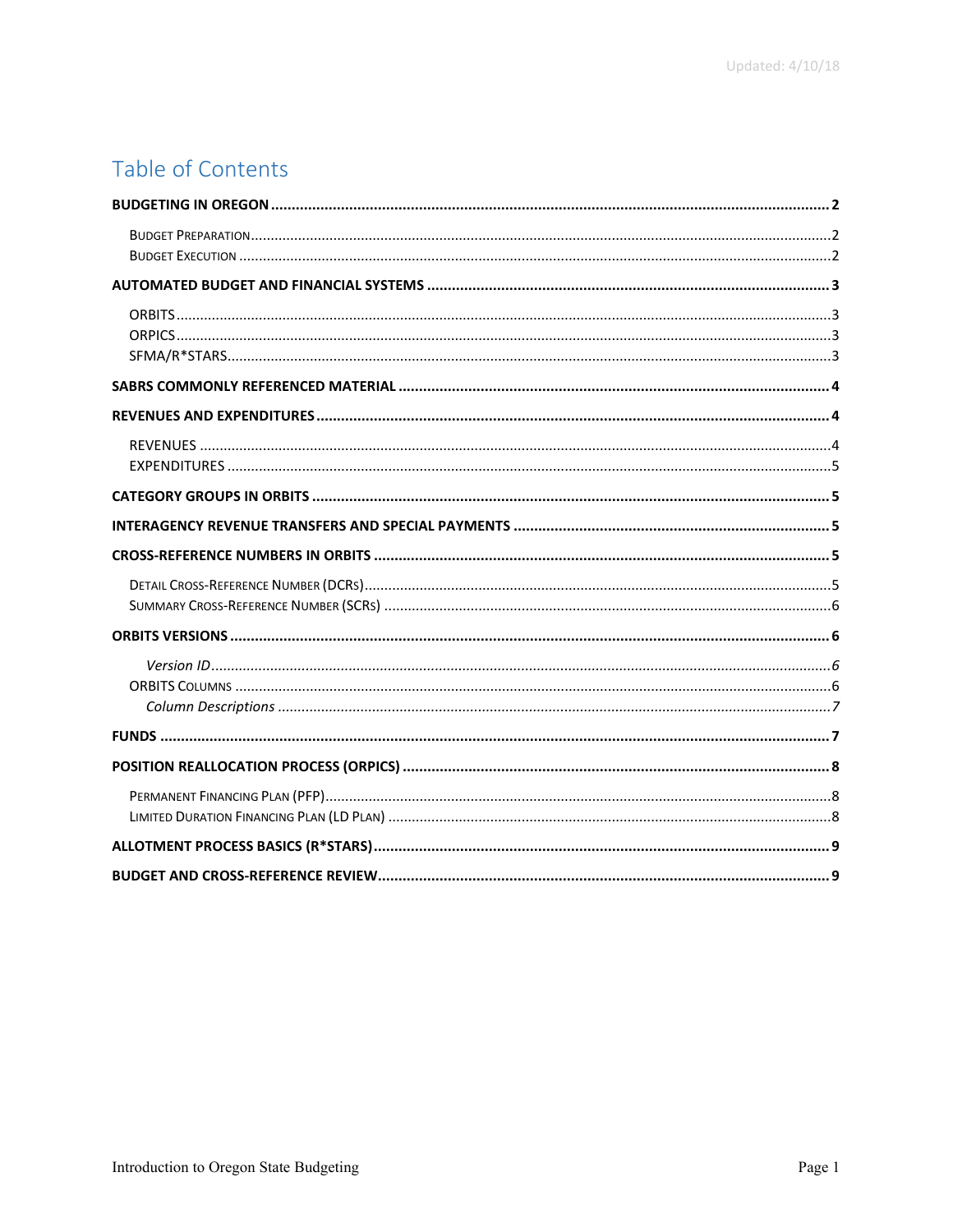# <span id="page-2-0"></span>Budgeting in Oregon

State law requires budgets to be balanced within the estimate of available revenues. The General Fund and lottery revenue forecasts are used in budget preparation to determine the available revenues for the coming biennium. The state's financial administration policy is outlined in Chapter 291 of the Oregon Revised Statutes (ORS), which establishes the overall authority and guidelines for budget preparation and execution. While some of the language is specific and sets deadlines for certain budgetrelated events and delivery of various budget-related reports, other language is more general and allows for considerable flexibility in the budget development process. The legislative role in determining budgets is outlined in ORS Chapters 171 and 173.

Oregon's budget policy is based on following principles:

- Balancing estimated revenues and proposed expenditures
- Allocating resources to achieve desired outcomes
- Measuring program outcomes and progress toward desired outcomes
- Encouraging savings and investments that reduce or avoid future costs
- Providing accountability at all levels for meeting program outcomes
- Short term & long term planning, using consistent assumptions on demographics & other trends

The budget process is designed to develop a credible, complete expenditure plan for state government; to reflect both approved legislative policy and programs and the Governor's priorities; and to present the budget information in a format that is understandable to the general public.

## <span id="page-2-1"></span>Budget Preparation

Budget preparation refers to the process and time period when agencies are developing revenue and expenditure information. Budget preparation generally begins during the early months of evennumbered years and continues through printing the agency's Legislatively Adopted Budget in the fall of the next odd-numbered year. The Chief Financial Office (CFO) Budget and Management Division (BAM) continue working until late-November analyzing and compiling Agency Request budgets into the Governor's Budget.

Budget preparation involves four distinct cycles: Current Service Level (CSL) Agency Request Budget (ARB), Governor's Budget (GB), and the Legislatively Adopted Budget (LAB). Agencies have specific task requirements in each of these cycles. SABRS staff conduct audits at the completion of each of these budget cycles.

#### <span id="page-2-2"></span>Budget Execution

Budget execution is the implementation of an adopted budget during the biennial period for which the budget is approved.

ORBITS LAB information is entered into the R\*STARS allotment system at the appropriation levels by SABRS. The R\*STARS allotment system is updated for all approved Emergency Board, supplemental session, special legislative session & administrative actions throughout the biennium.

A PICS execution file is created based on approvals from the Legislature. This file is used by the payroll and personnel systems, and serves as the control in maintaining an inventory of legislatively authorized positions. The PICS execution file is updated for all approved interim and administrative actions as well.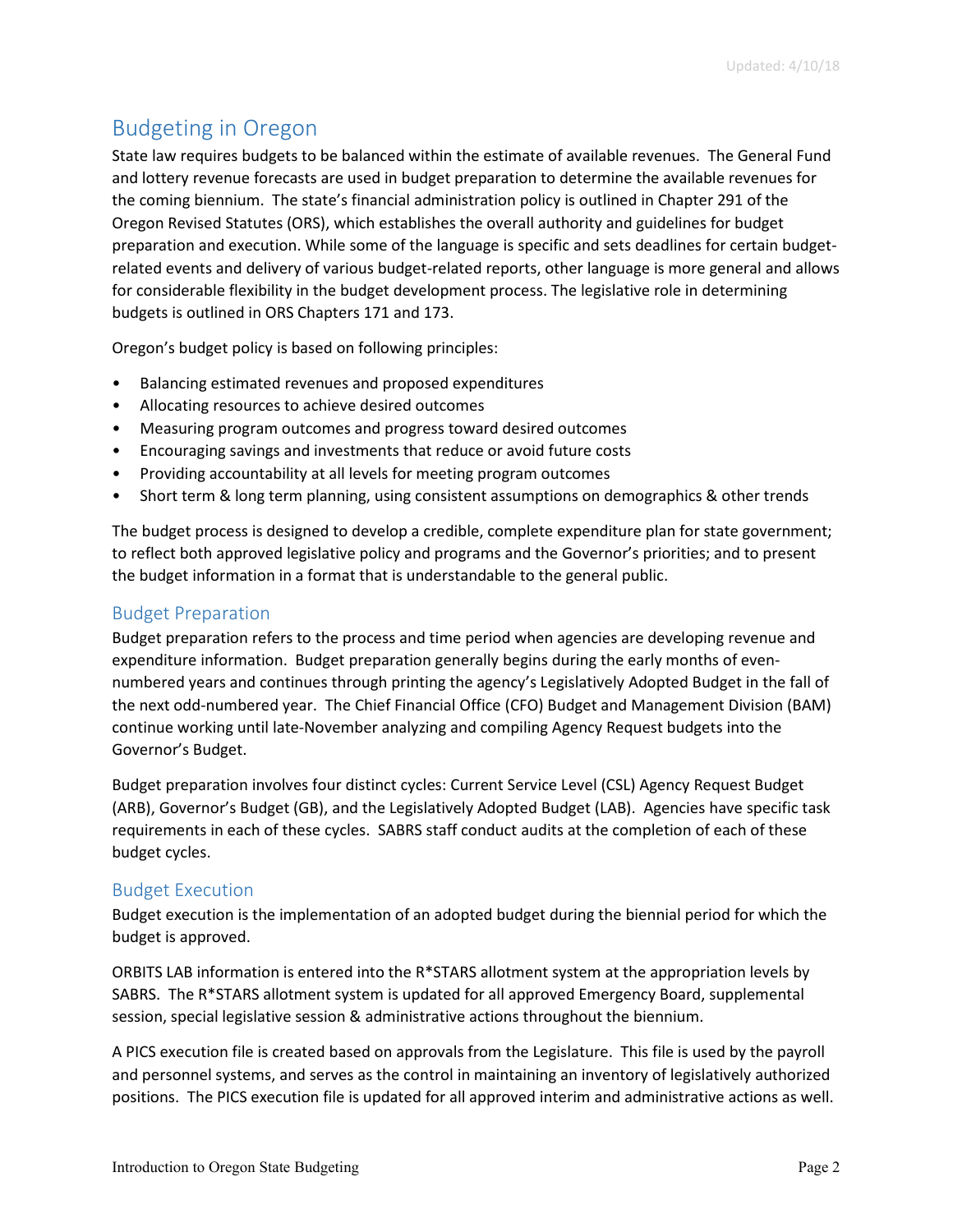# <span id="page-3-0"></span>Automated Budget and Financial Systems

DAS CFO SABRS manages and maintains the following automated systems: the Oregon Budget Information Tracking System (ORBITS) and the statewide Position Inventory Control System (PICS). SABRS also oversees the expenditure allotment system on the Statewide Financial Management Application (SFMA), Relational Statewide Accounting and Reporting System (R\*Stars) and the position reallocation process.

## <span id="page-3-1"></span>**ORBITS**

ORBITS is a PowerBuilder client server application that uses an Oracle database. It has a windows look and feel. You use menu paths, control keys and command buttons to navigate. You log into ORBITS via the Internet through a system called Citrix. SABRS staff work with agency LAN staff to establish connectivity for new users.

ORBITS is the central repository of data for the preparation of the ARB, GRB, and LAB budgets. All state agencies included in the budgeting process have direct computer access to the system. The agencies input the data into ORBITS, and SABRS audits the information and assists agencies to assure compliance with the Governor's instructions and applicable statues. ORBITS is updated after the legislature has adopted its budget and as adjustments are made during the interim between legislative sessions.

The information in ORBITS includes:

- Prior biennium actual expenditures for each agency
- Legislatively Approved Budgets for the prior and current biennia
- Current Service Level Budget
- Agency Request Budget
- Governor's Budget
- Legislatively Adopted Budget

Agencies will run a pre-audit report before sending in an audit transmittal. This allows the agency to fix basic problems (e.g. ending balance/beginning balance do not match) before the actual audit which expedites the auditing process for everyone.

#### <span id="page-3-2"></span>**ORPICS**

ORPICS is used to develop and manage authorized positions at the statewide level. ORPICS contains two primary files: budget preparation and legislatively approved. It contains information needed to develop budgets for Personal Services and other payroll expenses. Position counts and Full Time Equivalent (FTE) values are also maintained in the system. This system generates ORBITS Personal Services budget requirements for agency budgets.

#### <span id="page-3-3"></span>SFMA/R\*STARS

R\*STARS is the statewide accounting system used by most state agencies to issue state warrants (or checks), control expenditures within legislatively approved appropriations and cash accounts, and to administer the allotment system for state agencies. The system processes warrants, bank deposits, allotment transactions, and transfers of funds. The allotment request plans sent to SABRS are used to approve and process quarterly agency budget allotments. Information from the R\*Stars accounting records is used in the development of budgets and is copied by SABRS from R\*STARS into ORBITS as the first step in the budget preparation process known as Actuals.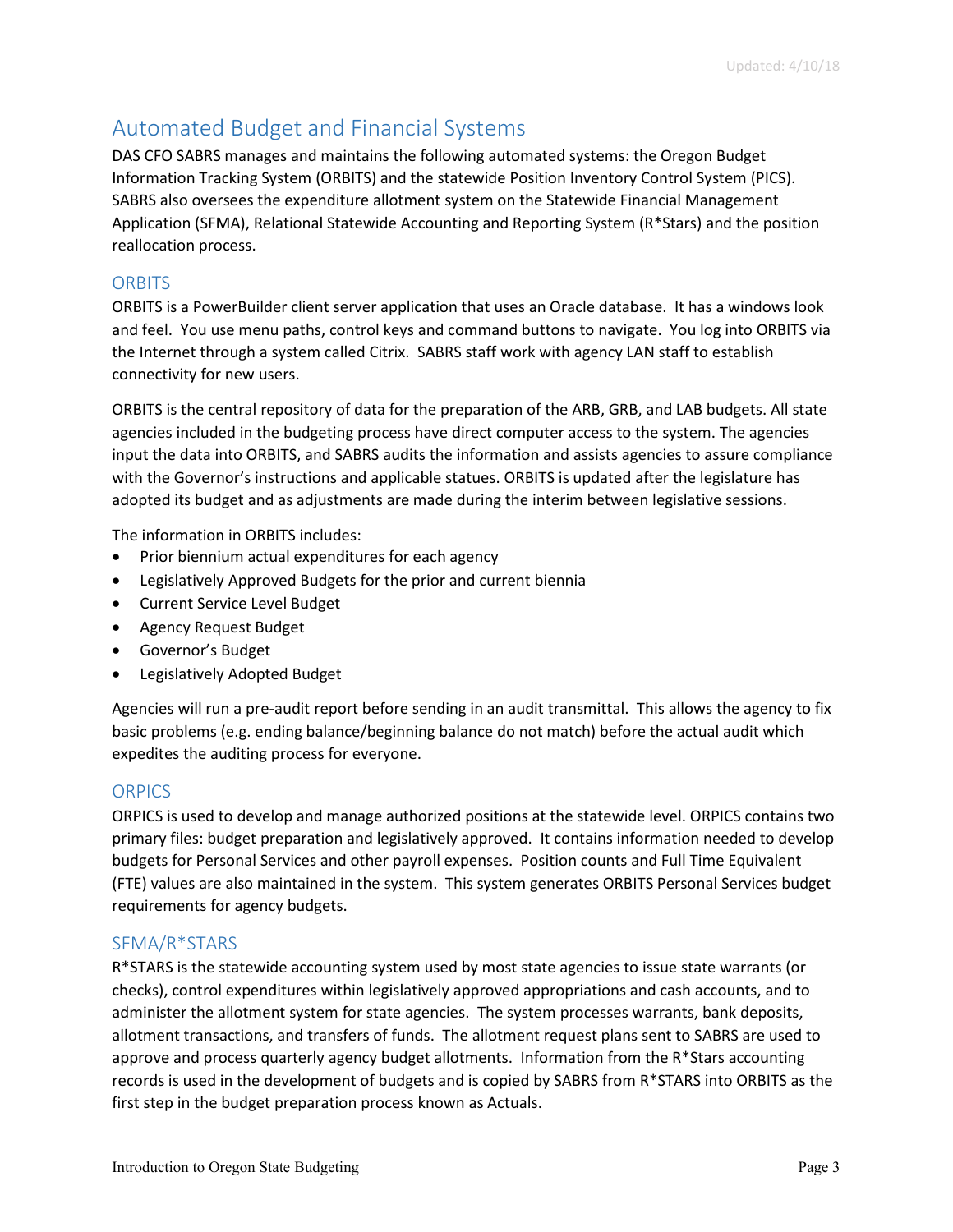ORBITS and the R\*STARS accounting system "share" account and appropriated fund numbers. Account numbers in ORBITS line up with the R\*STARS D09, Comptroller Source/Group. ORBITS uses the same appropriated fund structure as R\*STARS. Accounting and budget structures are aligned between the two systems.

# <span id="page-4-0"></span>SABRS Commonly Referenced Material

- **Reports**: There are a number of different reports from various budget systems that will be utilized in budgeting and used to communicate with SABRS staff and agency CFO Analysts. For more information, reference the SABRS website along with system User Manuals for specific reports.
- **Transmittal Form/Checklist**: Various Transmittal Forms and checklists are required for different budget cycles, which are available on the SABRS website
- **Audits**: Audits performed at various points in the budget development process ensure that agency budgets adhere to policy, technical requirements, and approved funding levels.
- **ORBITS, R\*STARS, and ORPICS Screens**: There are several screens, or windows, used during the budget preparation and budget execution cycles. Reference related User Manual for more information.

# <span id="page-4-1"></span>Revenues and Expenditures

## <span id="page-4-2"></span>REVENUES

Agencies develop and/or forecast revenue budgets sufficient to support requested expenditure budgets. Four summary fund types are used to record both revenues and expenditures: General Fund (GF), Other Fund (OF), Lottery Fund (LF) and Federal Fund (FF). ORBITS input is done at the appropriated fund level, providing a further distinction of the four summary fund types. Expected revenue and expenditures should be included in the agency's proposed budget. Revenue estimates should only reflect amounts expected to be received. The [Oregon Accounting Manual](http://www.oregon.gov/das/Financial/Acctng/Pages/OAM.aspx) (OAM) 20.50.00 provide revenue recognition criteria and instructions.

- **General Fund appropriation** is not true revenue. It is an amount authorized by the Legislature to be expended from the state General Fund held at Treasury.
- **General Fund revenues** are moneys collected by state agencies that are required by statute to be deposited in the state General Fund.
- **Lottery Fund revenues** are moneys that include any of the following:
	- o Funds allocated to an agency by the legislature as LF.
	- $\circ$  LF revenue transfers between agencies. Lottery funds transferred by an agency must be receipted by the receiving agency as Lottery fund revenues.
	- o All interest earned on LF while held by an agency.
	- o LF lose their identity, for budget purposes, when expended. **Ballot Measure 66** requires agencies to track and report LF expenditures at a more detailed level.
- **Other Fund revenues** are moneys received by state agencies that are used to finance agency operations or are transferred to other entities.
- **Federal Fund revenues** are moneys received directly from various branches of the Federal government; revenues support programs approved with a Federal Funds expenditure limitation.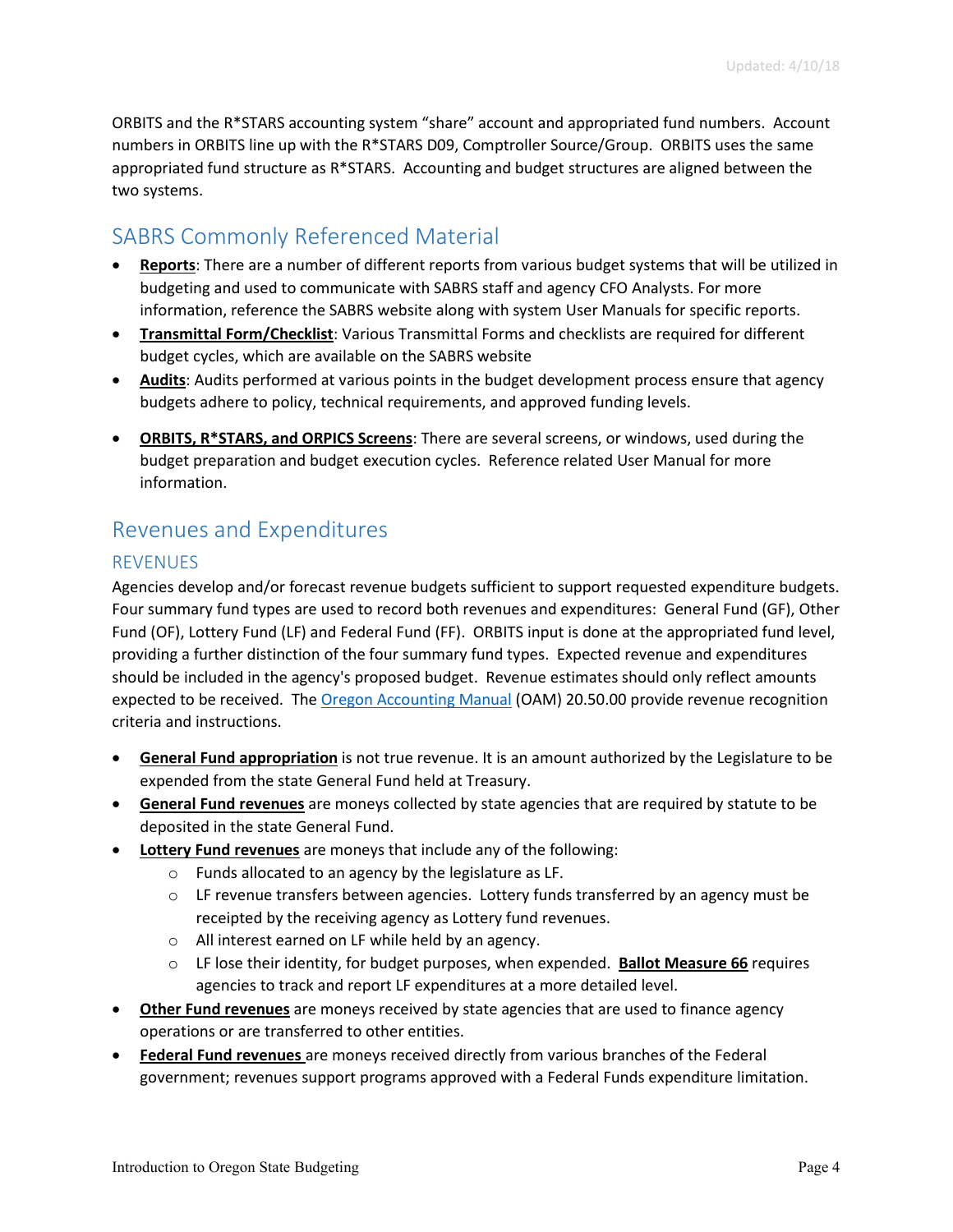#### <span id="page-5-0"></span>EXPENDITURES

Expenditures are the operating costs of legislatively approved programs. They are identified by account, fund type, and category. ORBITS input is done at the appropriated fund level, providing a further distinction of the four summary fund types.

#### *Appropriation/Limitation Extensions*

Agency budgets and estimates should reflect the total cost of products, goods, and services received **by or before June 30** of odd numbered years. Products, goods, and services expected to be received **after June 30** must be budgeted and charged to the following biennium. If payment for services received on or before June 30 has not been made by December 31<sup>st</sup>, it must be charged to the next biennium. OAM 20.30.00 PO/PR describes budgetary expenditure recording and statutory exceptions.

Appropriations and limitations are reverted or canceled as of December  $31<sup>st</sup>$  following the end of the biennium except for certain capital construction projects or unusual circumstances.

## <span id="page-5-1"></span>Category Groups in ORBITS

Category groups are the same as budget categories. Accounts are summarized into Category Groups such as Personal Services, Services and Supplies, Capital Outlay, Special Payments and Debt Service. Another code in the ORBITS database, called default category, allows accounts to be subtotaled within a category group. For example, Personal Services (category group) is broken into Salaries and Wages and Other Payroll Expense (default categories).

## <span id="page-5-2"></span>Interagency Revenue Transfers and Special Payments

Interagency Transfers are a transfer of funds between agencies. Special Payments are generally transfers and payments to external entities such budgeted transfers and payments where goods and services are not received in return. Agencies must balance all interagency transfers before requesting an ORBITS audit. Transfers-In, -Out and Special Payments accounts carry the agency number as part of the account number in ORBITS. Transfers-In account numbers begin with a '1', Transfers-Out begin with '2' and Special Payments begin with a '6'. The last 3 characters of the account number are the agency number. For example, a Special Payment to the Department of Administrative Services is in account 6107.

## <span id="page-5-3"></span>Cross-Reference Numbers in ORBITS

Cross-reference (also referred to as X-Ref) numbers are formatted, meaningful numbers that are used by ORBITS and ORPICS to designate a specific hierarchy for selection, review, data entry and data aggregation purposes. Program Codes in R\*STARS must align with the ORBITS B and A level cross reference numbers at a one-to-one basis. Two types of cross-reference numbers are used in ORBITS:

#### <span id="page-5-4"></span>Detail Cross-Reference Number (DCRs)

The ORBITS DCR number represents the most basic budget building structure used in ORBITS and ORPICS. Agencies input budgets in ORPICS and ORBITS at the DCR level.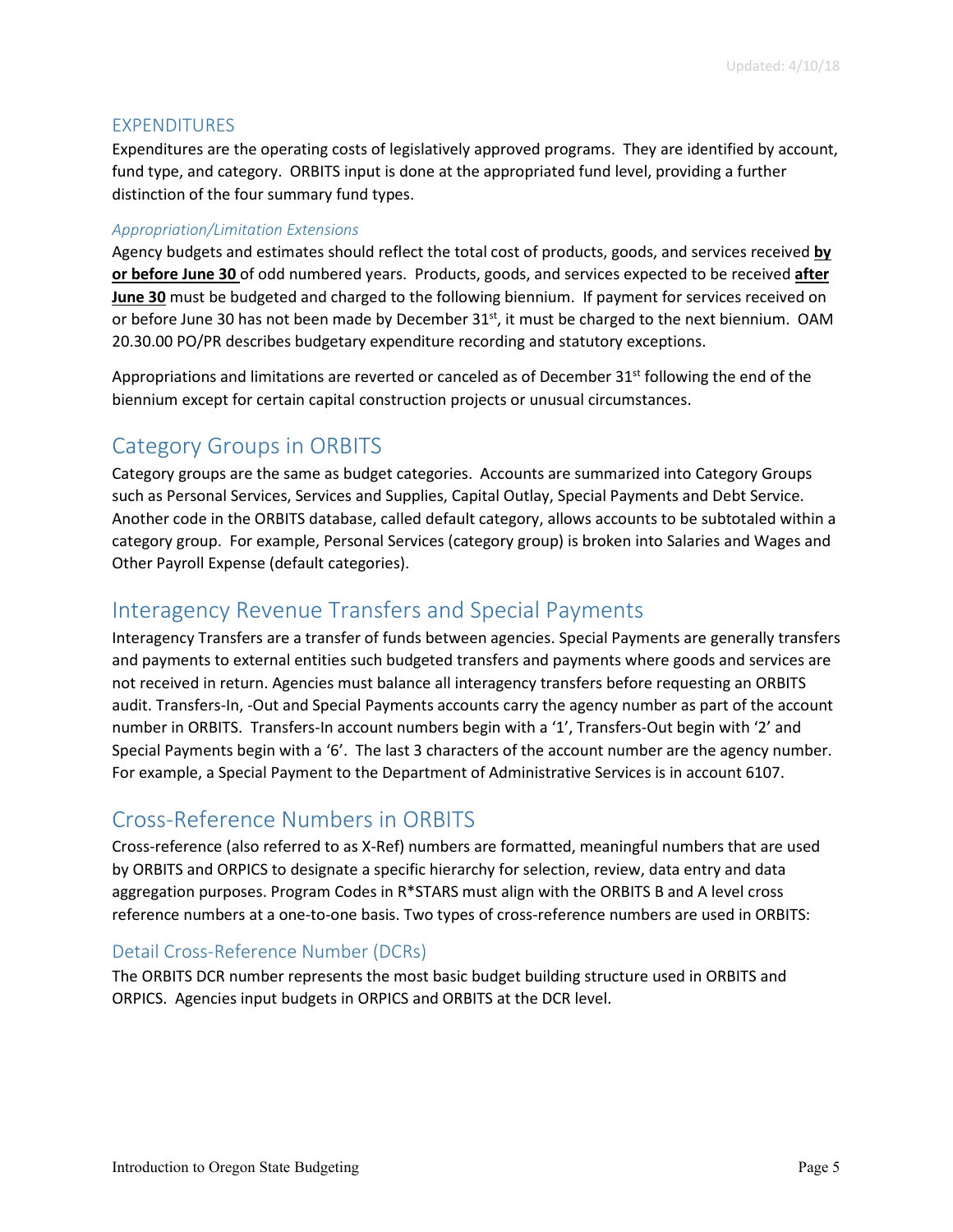## <span id="page-6-0"></span>Summary Cross-Reference Number (SCRs)

The ORBITS SCR number summarizes agency budgets at a higher level for decision makers. This is the level presented to the Governor and Legislature. When a report is run at the SCR level, all related lower DCR data rolls-up to create the summary cross-reference reports. The SCR level is often used to help track an agency's budget at the program level.

| A simple                        | ORBITS Cross-Reference Level / |         | <b>ORBITS Cross-Reference Number</b> | Description |
|---------------------------------|--------------------------------|---------|--------------------------------------|-------------|
| example of                      | <b>Type</b>                    |         |                                      |             |
| <b>ORBITS</b>                   |                                | Agency  | 12300-000-00-00-00000                | Agency-wide |
| Cross-<br>Reference<br>Numbers: | B                              | Summary | 12300-100-00-00-00000                | Program "1" |
|                                 | Α                              | Detail  | 12300-100-10-00-00000                | Section 1A  |
|                                 | A                              | Detail  | 12300-100-20-00-00000                | Section 1B  |
|                                 | А                              | Detail  | 12300-100-30-00-00000                | Section 1C  |
|                                 | B                              | Summary | 12300-200-00-00-00000                | Program "2" |
|                                 | А                              | Detail  | 12300-200-10-00-00000                | Section 2C  |

## <span id="page-6-1"></span>ORBITS Versions

A version is a collection of columns of data that can be detailed (contains data at the DCR level) or summarized (contains data at the SCR level). Agencies build budgets in "A" versions and the agency's BAM Analysts make changes to agency budgets in a "B" version.

A budget goes through many different phases. It is developed by an agency, audited by SABRS, passed on to BAM Analyst and finally the Legislature. The most familiar phases include Current Service Level, Agency Request, Governor's and Legislatively Adopted. Each budget phase and its components are captured and become a distinct **Version**.

A version is comprised of multiple columns of data that reflect prior biennium revenues and expenditures, the current biennium budget and estimates, changes required to support existing programs, and changes required to meet new/potential legislation. Each time a version is copied, all of the columns are copied to the new version as a starting point for the next budget phase or process.

#### <span id="page-6-2"></span>Version ID

A **Version Id** uniquely identifies each "copy" of your agency budget data. The Version Id includes the biennium, version type, version sequence number and agency number. (Example: '2019-A-01-12000' is the 2017-2019 biennium budget development, Agency version type "A", version sequence number 01, Agency 12000 – Board of Accountancy.) Most reports and screens on ORBITS will default to the version you selected. You select the version through the Version Control window. ORBITS will bring you to this window when you log in if you have not already selected a version.

#### <span id="page-6-3"></span>ORBITS Columns

Columns are used to house budget information changes at the various phases of the budget cycle. For instance: Prior biennium Actuals, Legislatively Adopted Budget, Emergency Board action, and Legislatively Approved Budget. SABRS controls which columns are open for agency input.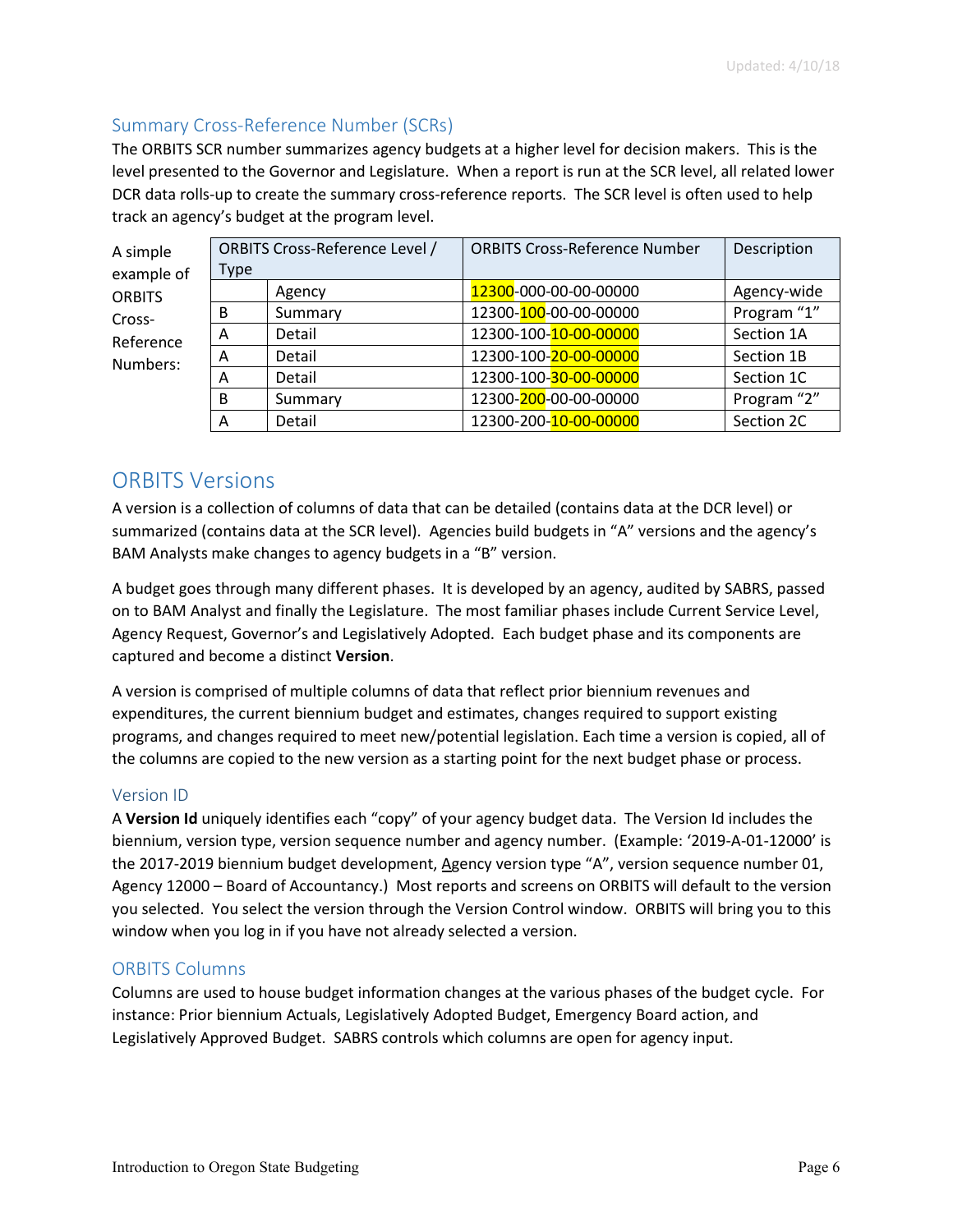## <span id="page-7-0"></span>Column Descriptions

- **Actuals Column**: The most recent closed biennium accounting records are downloaded from R\*STARS as the starting phase for Budget Preparation.
- **Prior Biennium Legislatively Adopted Budget Column**: This column is copied from the prior biennium M01 Version for Leg Adopted Budget. *This column is always locked*.
- **Emergency Boards Column:** This column is copied from the prior biennium M01 Version for Session and Emergency Board Actions that have occurred as of April 1 of every even numbered year.
- **Prior Biennium Legislatively Approved Budget Column**: This column is the calculated sum of the Legislatively Adopted Budget column and the Emergency Board column. *This column is always locked*.
- **Base Budget Column:** With the exception of position data this column is a copy of the Prior Biennium Legislatively Approved Budget Column. Position data is interfaced from ORPICS.
- **Summary of Base Adjustments Column**: This calculated column is the difference between the Base Budget and the Current Legislatively Approved Budget. *This column is always locked.*
- **Essential Packages Column:** Essential package data is entered into and summarized in this column.
- **Current Service Level Column:** This column is the calculated sum of the Base Budget column and the Essential Packages column. *This column is always locked*.
- **Policy Packages Column**: Policy package data is entered into and summarized in this column.
- **Total Budget Column:** This column is the calculated sum of the Essential Budget Level column and the Policy Packages column. The column will have different titles based on the version type. *This column is always locked*.
- **Emergency Boards Column:** Records for this column are input by SABR staff based on spreadsheets provided by agencies. The input is done in the "M" execution version. This information is copied to the the "A" agency working version at the start of each budget preparation cycle.
- **Biennium Legislatively Approved Budget Column**: This column is the calculated sum of the Legislatively Adopted Budget column and the Emergency Board column. *This column is always locked*.

# <span id="page-7-1"></span>Funds

Fund information is entered into ORBITS at a low level and presented to the Governor and Legislature at a summary level by fund type. Users input data at the appropriated fund level, (the same appropriated fund structure used in R\*STARS reference D22 profiles). Appropriated funds are then rolled up to their primary fund type on presentation reports and screens in ORBITS. General Fund is the highest priority fund and will always appear first on screens and reports followed by Lottery Funds, Other Funds and then Federal Funds.

ORPICS on-line screens and reports use the four primary Fund Types. Programming in the ORPICS/ORBITS interface converts fund types to correct appropriated funds.

The table on the following page is a complete listing of all of the appropriated funds on ORBITS with the primary fund types highlighted in green.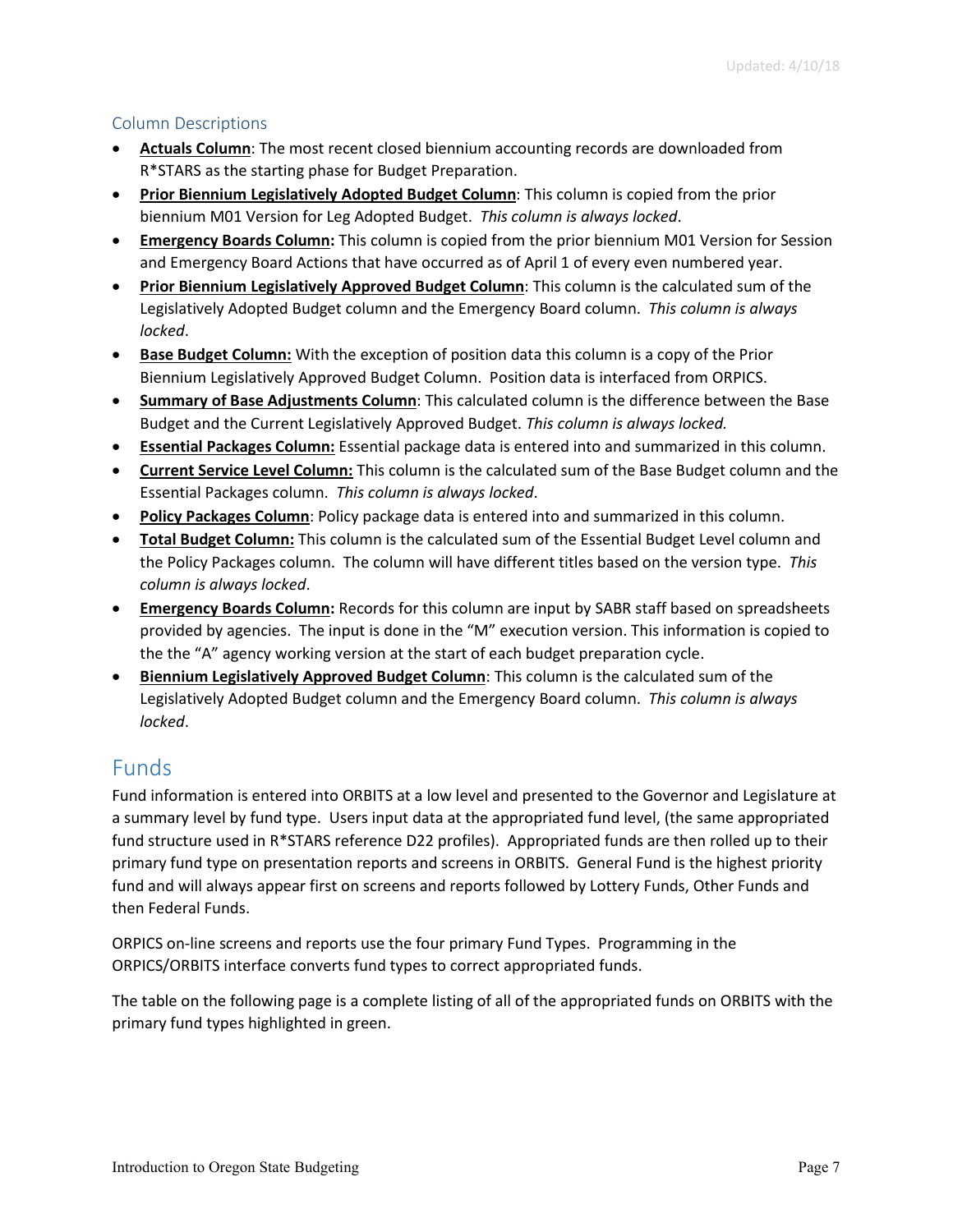| <b>Fund</b><br># | <b>Fund</b><br><b>Type</b> | <b>Description</b>                           | <b>Fund</b><br># | <b>Fund</b><br><b>Type</b> | <b>Description</b>                              |
|------------------|----------------------------|----------------------------------------------|------------------|----------------------------|-------------------------------------------------|
| 8000             | GF                         | <b>General Fund</b>                          | 3010             | OF                         | Other Funds Capital Improvement                 |
| 8010             | GF                         | <b>General Fund Capital</b><br>Improvement   | 3020             | OF                         | <b>Other Funds Capital Construction</b>         |
| 8020             | GF                         | <b>General Fund Capital</b><br>Construction  | 3200             | OF                         | <b>Other Funds Non-Limited</b>                  |
| 8030             | GF                         | <b>General Fund Debt Service</b>             | 3230             | OF                         | <b>Other Funds Debt Service Non-</b><br>Limited |
| 8800             | GF                         | General Fund Revenue                         | 3400             | <b>OF</b>                  | <b>Other Funds Limited</b>                      |
| 6010             | FF                         | <b>Federal Funds Capital</b><br>Improvement  | 3430             | OF                         | Other Funds Debt Service Limited                |
| 6020             | FF                         | <b>Federal Funds Capital</b><br>Construction | 4010             | LF                         | Lottery Funds Capital<br>Improvement            |
| 6200             | FF                         | <b>Federal Funds Non-Limited</b>             | 4020             | LF                         | Lottery Funds Capital Construction              |
| 6400             | FF                         | <b>Federal Funds Limited</b>                 | 4400             | LF                         | <b>Lottery Funds Limited</b>                    |
| 6430             | FF                         | <b>Federal Funds Debt Service</b><br>Limited | 4430             | LF                         | Lottery Funds Debt Service<br>Limited           |

# <span id="page-8-0"></span>Position Reallocation Process (ORPICS)

Oregon statute allows agencies, with DAS Administrative approval, to reallocate positions as long as the changes do not create a future budget impact. This is carried out through either an equal reclassification of a position or through a permanent finance plan.

## <span id="page-8-1"></span>Permanent Financing Plan (PFP)

To change a legislatively authorized position the agency must identify the business reason for the change and have the request be approved by DAS. Common business reasons include:

- New agency programs or priorities based on a new law or other change in direction;
- An agency reorganization leading to different or new duties for an existing position; or
- A need for a new skill set because of a change in technology or business practice.

An executive branch agency may reclassify a position if it completes a number of steps, including:

- The proposed classification has been reviewed and approved by human resources;
- Resources have been identified in the current budget to fund the reclassification;
- A permanent financing plan has been prepared and validates that the reclass will not increase costs in future budget periods.

## <span id="page-8-2"></span>Limited Duration Financing Plan (LD Plan)

DAS may approve the creation of a limited duration position if:

- It can be financed with existing resources;
- Will not produce future budgetary increases; and
- Conforms to the approved salary policies.

Limited duration positions are **authorized only to the end of the biennium** in which they were established and can only become permanent with the approval of the Legislature (if applicable).